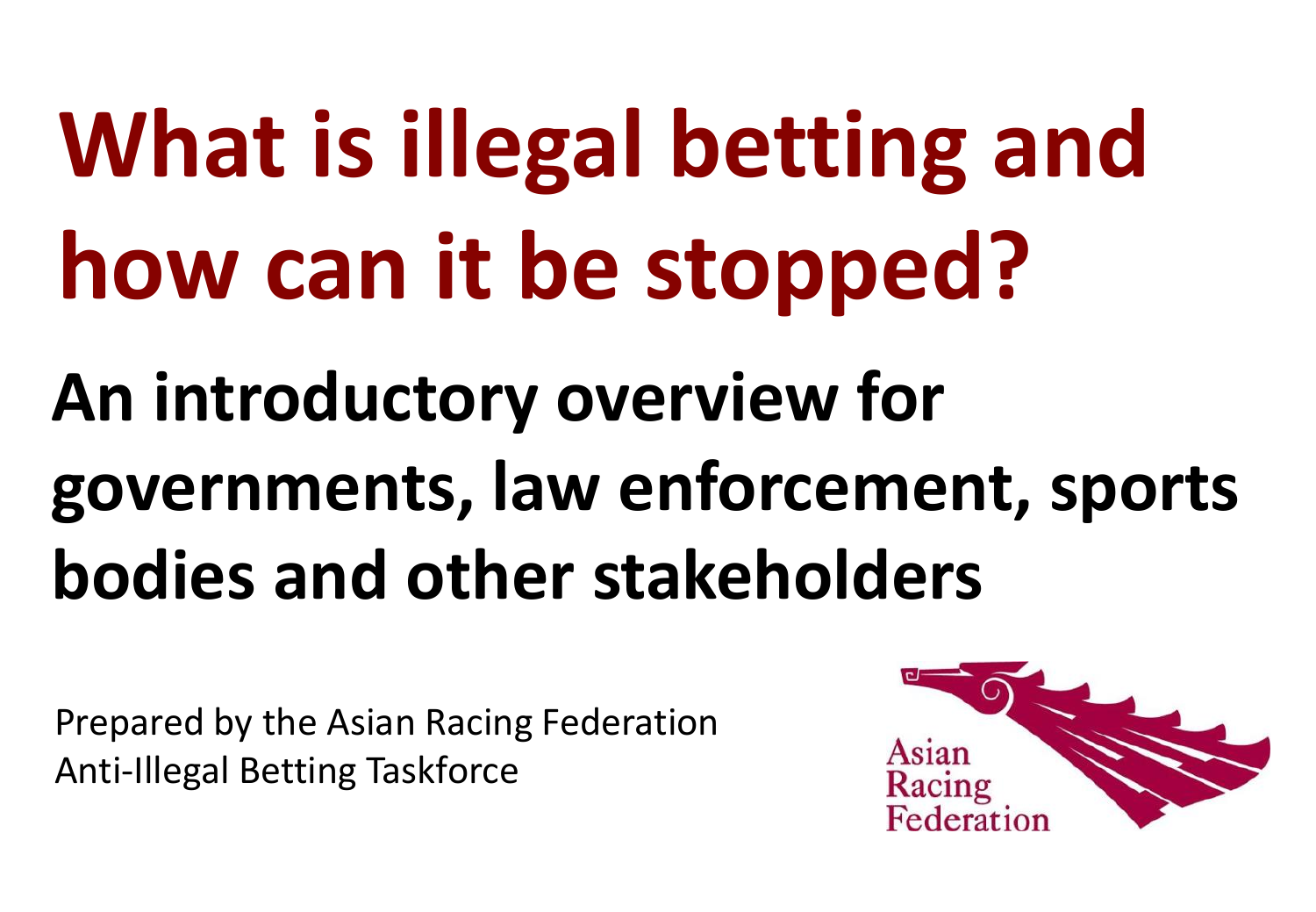

### **Contents**

1. The scale of illegal betting;

2. Trends, risks and issues in illegal betting;

3. Initiatives to prevent and combat illegal betting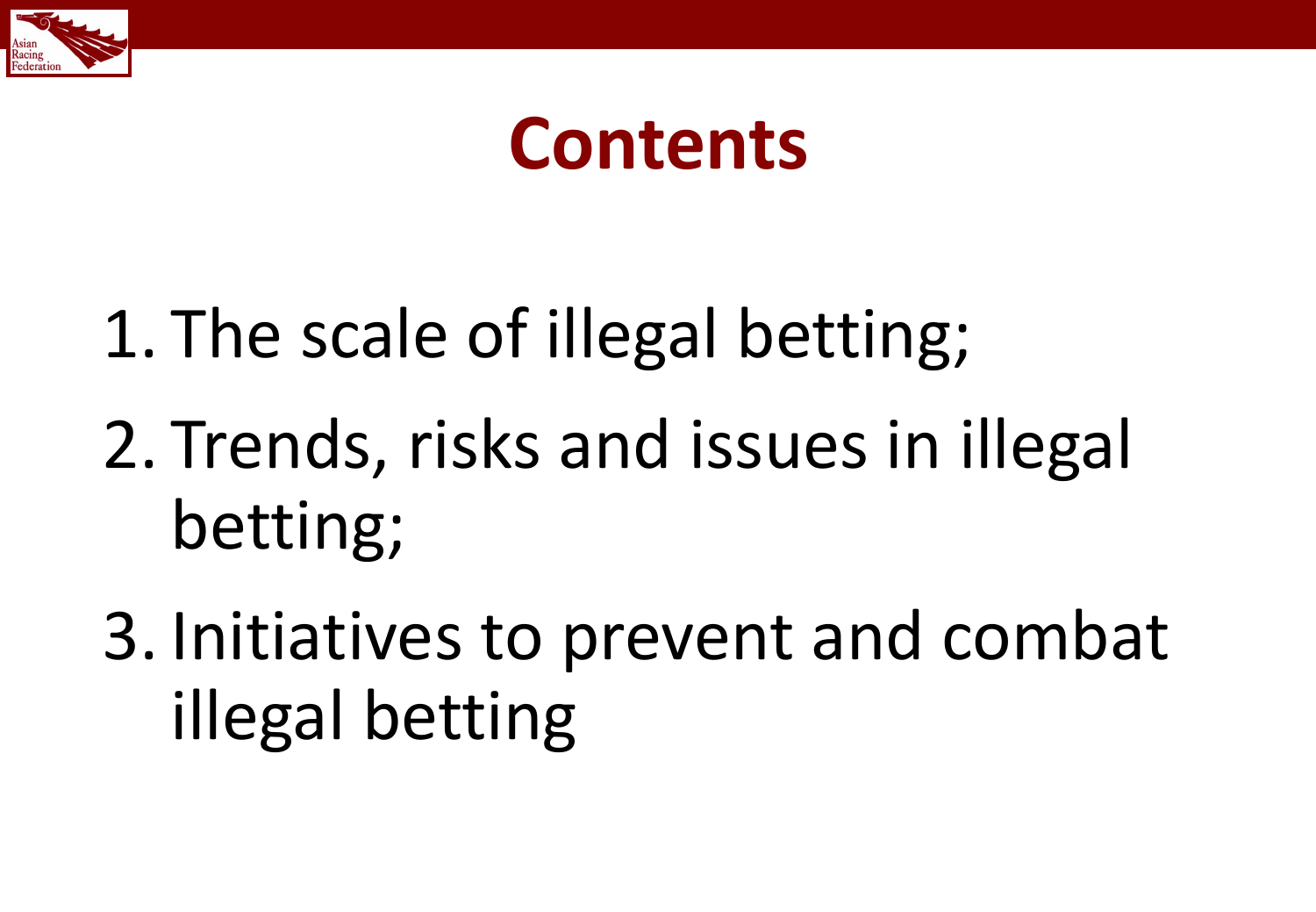

# **Defining illegal betting**

**"Any sports betting activity whose type or operator is not allowed under the applicable law of the jurisdiction where the consumer is located" –** *Macolin Convention, Council of Europe*

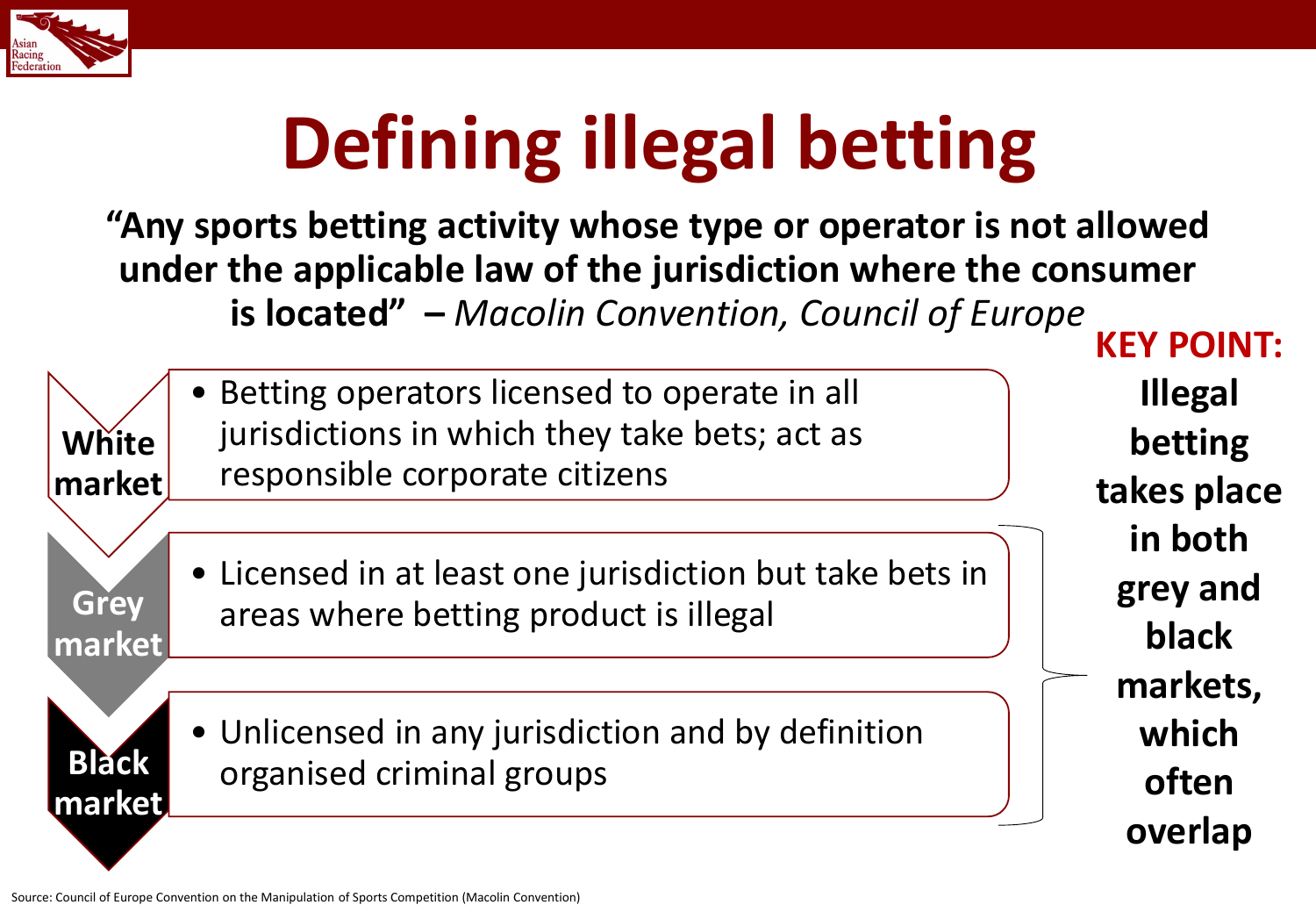

# **Illegal betting's global scale**

**Annual global illegal betting turnover is at least the same as legal**

- Estimates put illegal market turnover between **USD500 billion to USD1 trillion a year**;
- By contrast, 2017 global legal turnover was USD474 billion;
- Global illegal betting turnover is therefore estimated to be the same to double-the-size of global legal betting turnover

**Global betting markets: Estimated annual turnover (USD)**

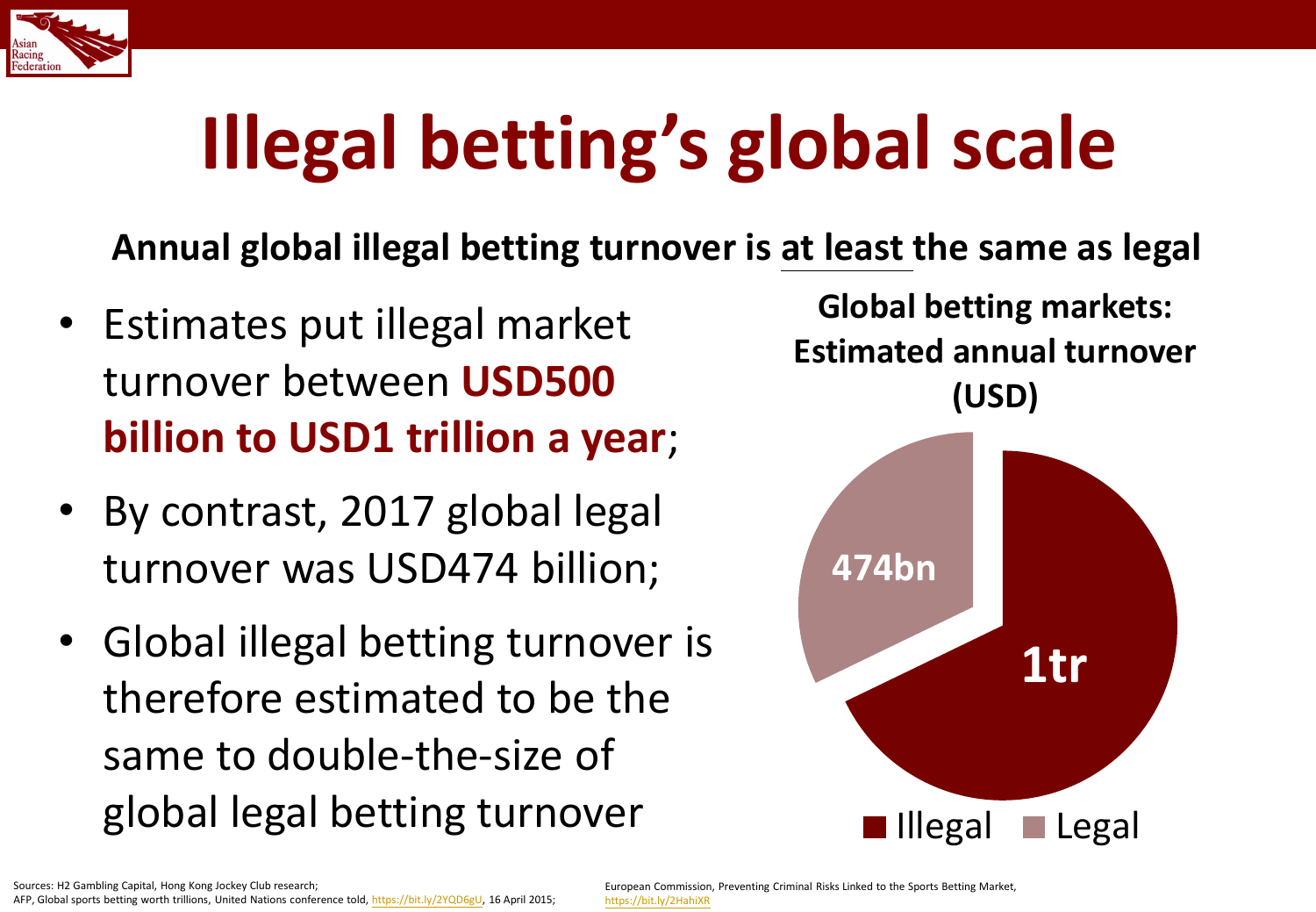

### **Illegal betting has now moved online**

- Illegal betting operators  $\rightarrow$  illegal betting website agents;
- Illegal bet placement  $\rightarrow$  instant messaging;
- Illegal betting transactions  $\rightarrow$  e-payment providers;
- Illegal betting avoidance detection  $\rightarrow$  mirror websites & VPN

\*\*\*

Illegal betting's move online has opened up emerging threats such as:

- Betting exchanges;
- Cryptocurrencies as medium of exchange;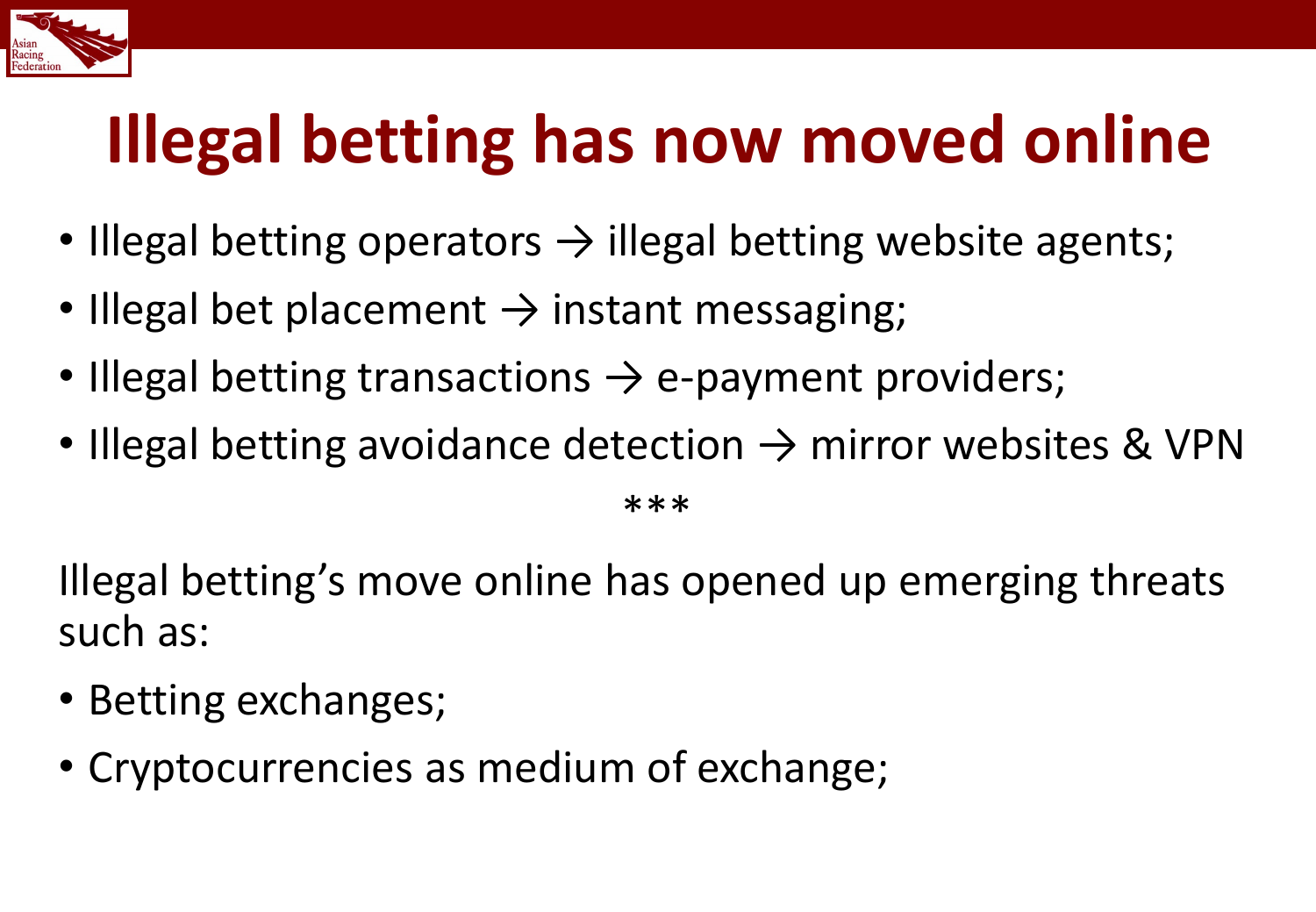

# **Illegal betting is more appealing**

The commercial attractiveness of illegal betting operators *will always be* higher than that of their legal counterparts because they can offer:

**Better pricing Easier availability of credit Wider variety of products & distribution markets Stronger online product**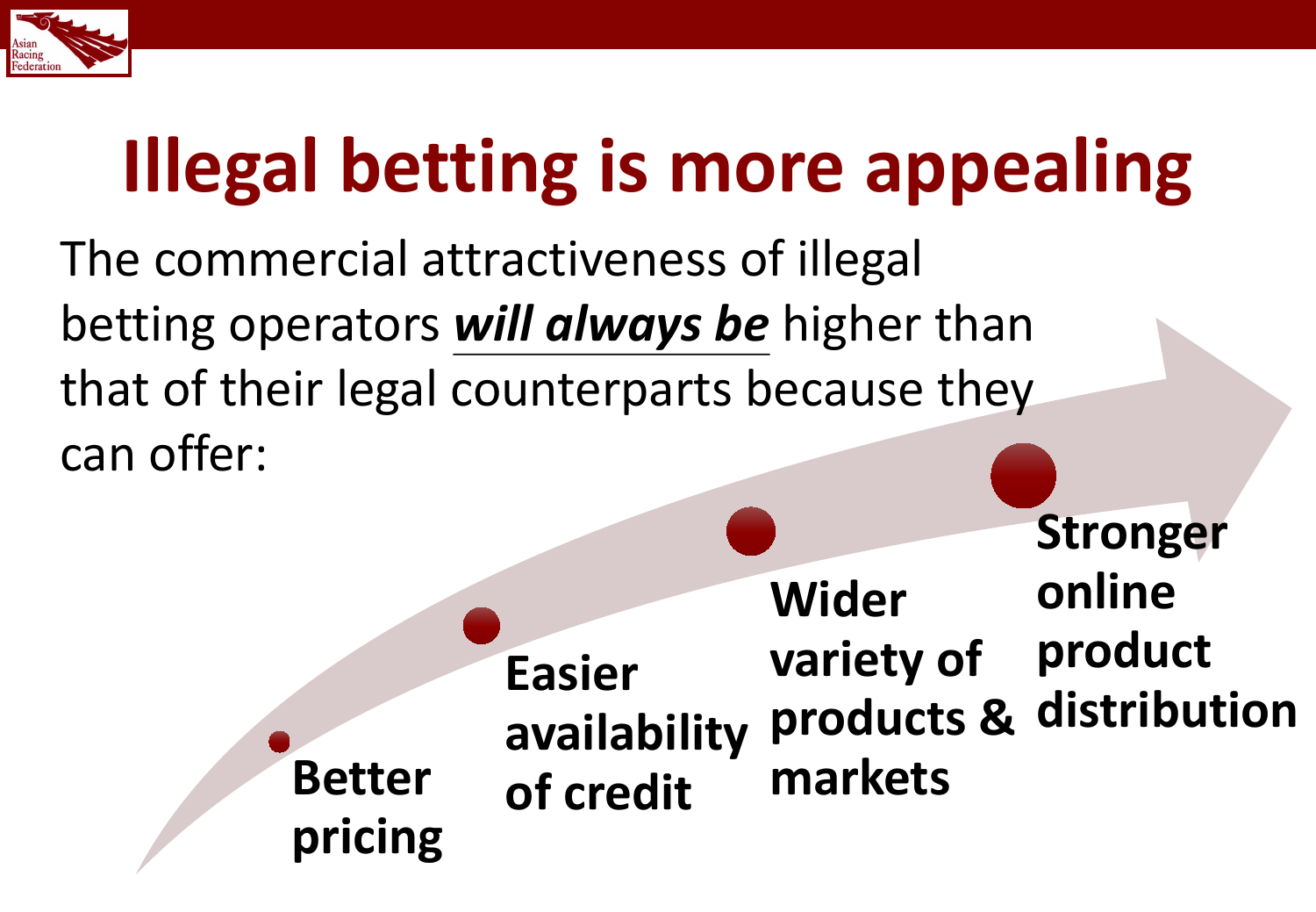

### **The transnational nature of online illegal betting hampers enforcement**

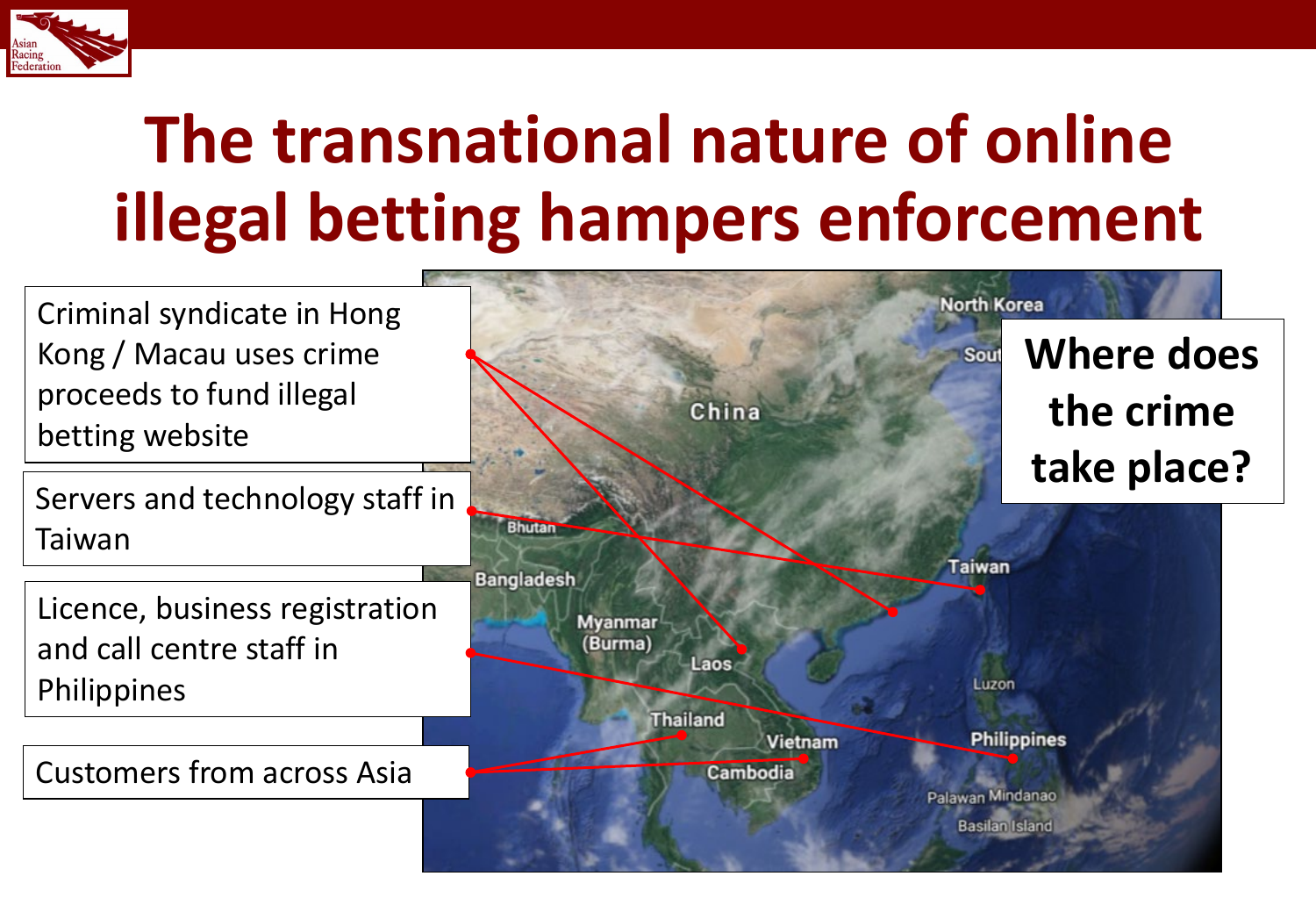

# **Effectively tackling illegal betting**

#### **Allow legal markets to compete against illegal betting operators to maximize social good**

- New betting products, enhance existing bet offerings, improve user experience
- Review tax regimes, payout rates and operational efficiencies

#### **Enhance stakeholder education and collaboration**

- Improve understanding of betting grey/black market distinction
- Educate stakeholders of the negative impacts of illegal betting
- Promote methods by which stakeholders can help combat illegal betting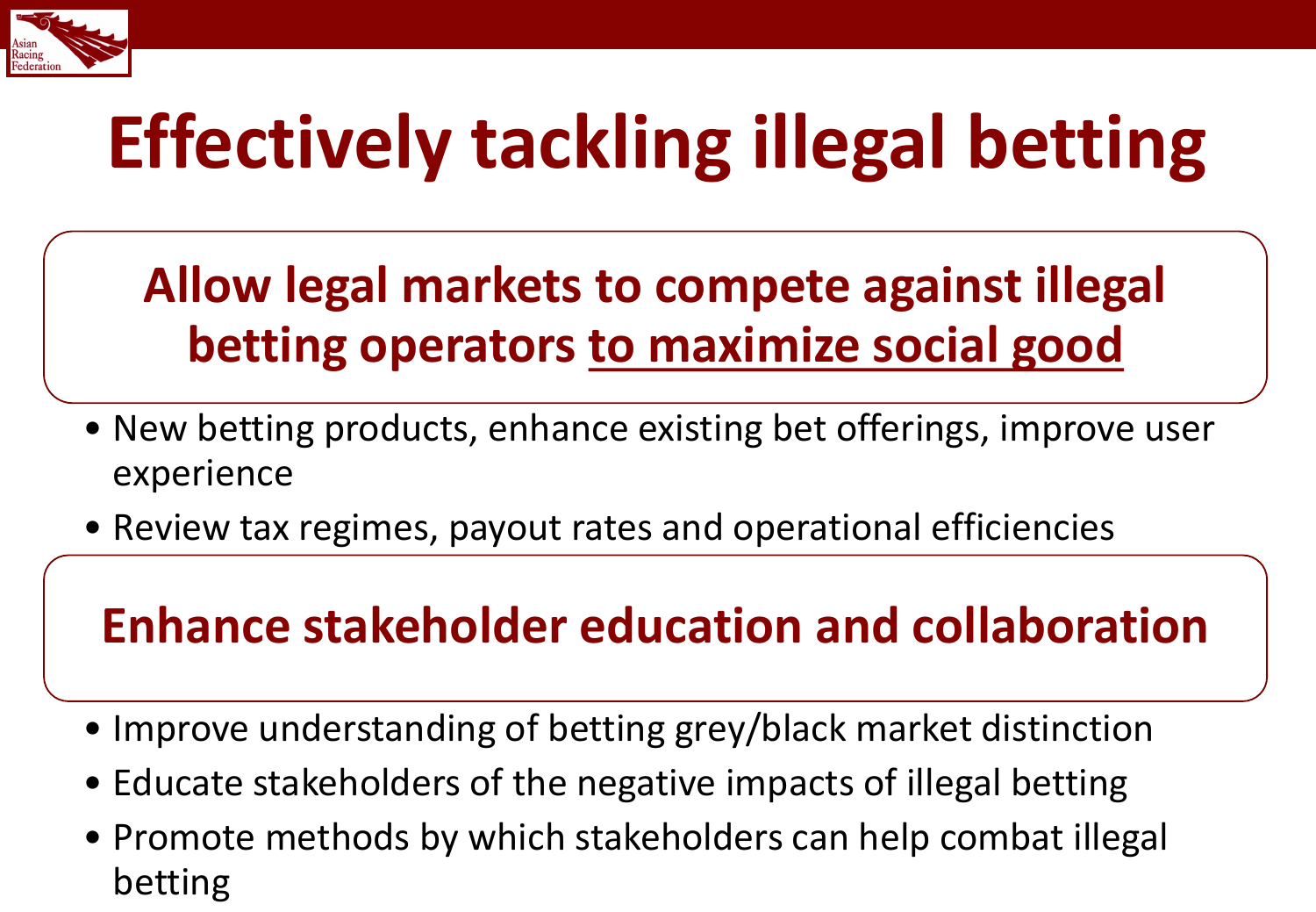

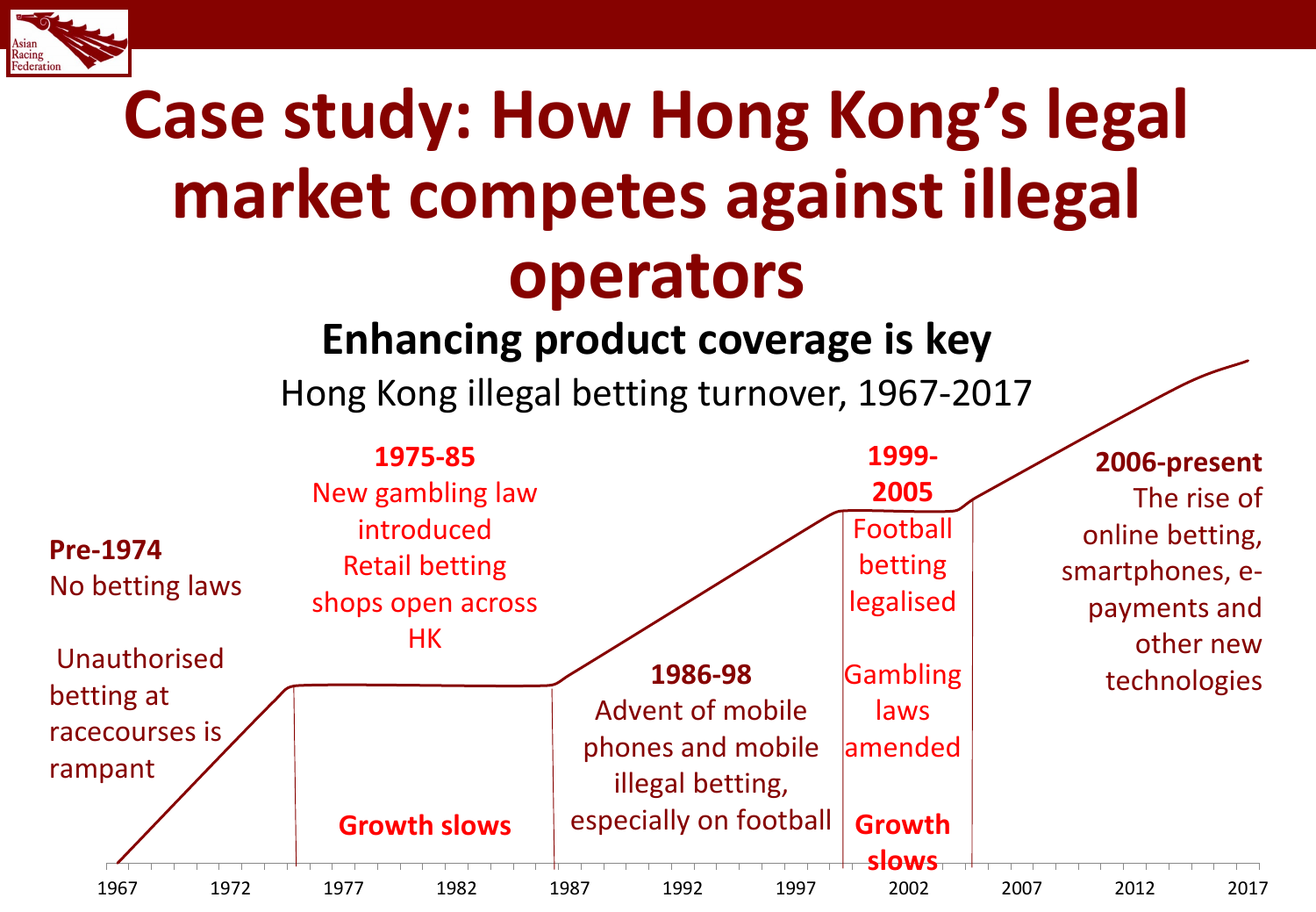

## **Joint enforcement efforts and stakeholder collaboration are vital**

#### **Key stakeholders in fight against illegal betting:**